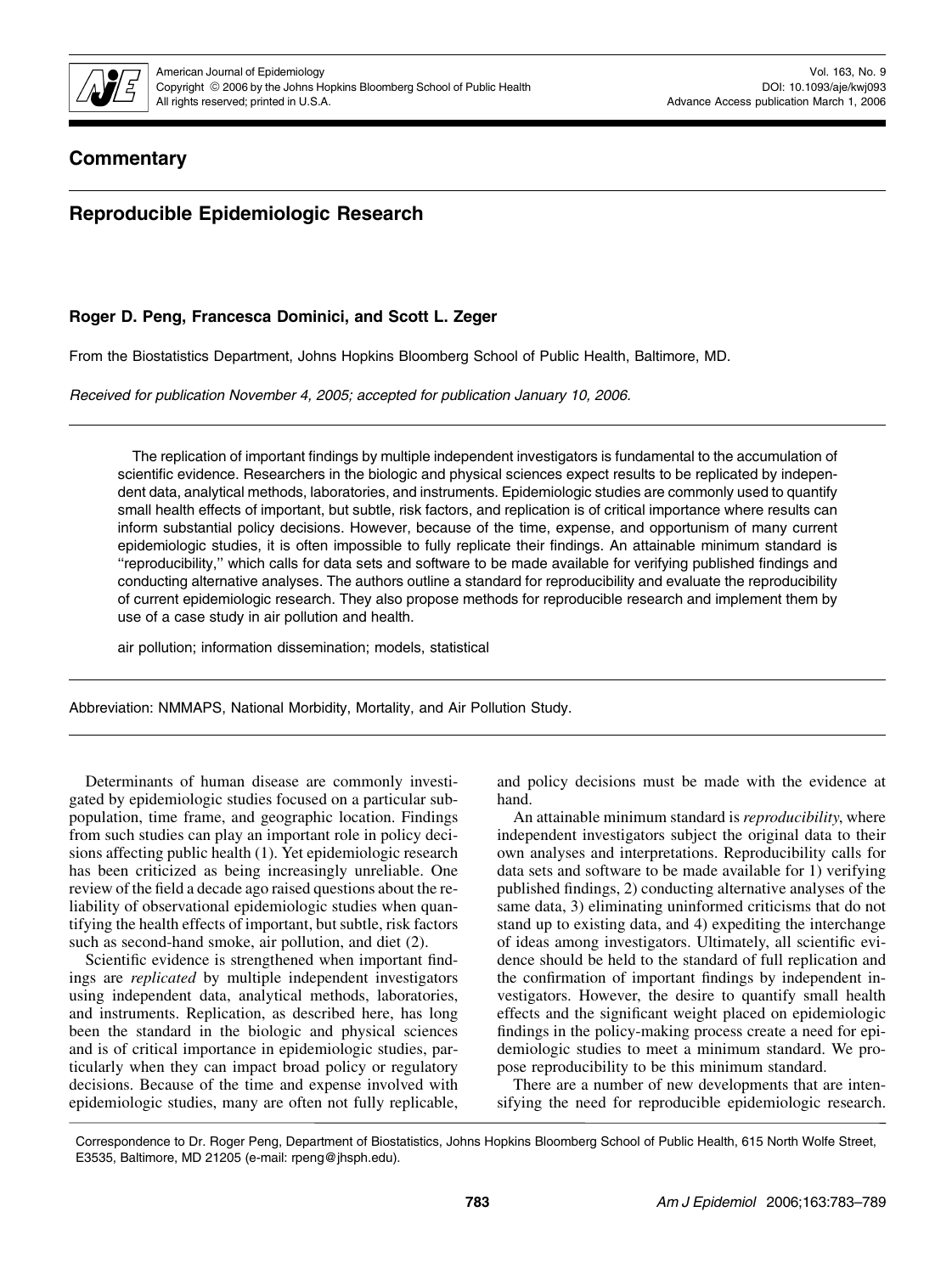The signal-to-noise ratio in today's epidemiologic studies tends to be smaller than it was in decades past simply because much of the ''low-hanging fruit'' has been picked. Factors with large relative risks, such as smoking, socioeconomic status, family history, and obesity, are well established for major diseases. The targets of current investigations tend to have smaller relative risks that are more easily confounded. For example, in air pollution epidemiology, the national relative risk of increased mortality is estimated to be 1.005 per 10 parts per billion of 24-hour ozone. Remarkably, an integrated analysis of mortality in 95 metropolitan areas can detect this signal, which translates into thousands of excess deaths per year given the universality of ozone exposure (3). Nevertheless, the potential for unexplained confounding cannot be denied for such a small relative risk (4, 5).

The explosion of new biologic measurements presents exciting opportunities for epidemiologic studies. We can now quantify DNA sequences, single nucleotide polymorphisms, and gene and protein expression. We can image the structure and function of the brain and other organs. We can quantify diet with lengthy dietary-recall questionnaires and can quantify disease symptoms and health conditions with multiitem instruments. However, because the data are inherently complex and high dimensional, there is an increased potential for identifying spurious associations between their components and risk factors or health outcomes (6).

The widespread availability of statistical and computing technology is yet another factor contributing to the potential for false positive epidemiologic findings. It is now easy for a researcher to routinely engage in sophisticated optimizations across a large number of models and/or variables to identify associations that are of potential scientific interest. Even with a single risk factor and a single response, it is standard practice to consider a potentially large number of models in an effort to adjust for differences among the exposed and the unexposed. As the number of covariables measured increases, so do the degrees of freedom for influencing the association between the risk factor and outcome and for identifying subgroups in which the association is particularly strong.

The developments identified above also have the potential to increase the power and precision of epidemiologic research by enhancing our understanding of disease mechanisms and leading to studies with more targeted hypotheses. Modern computing makes possible the organization and analysis of large databases, so that we can look farther and wider for systematic patterns indicating the health effects of various risk factors. The reproducibility of epidemiologic findings from current and future studies will be crucial to providing the substance for informed debate regarding policies affecting the public's health.

#### DEFINING REPRODUCIBLE RESEARCH

Reproducibility is a minimum step that can be taken in any study. In the context of epidemiology, a study is reproducible when it satisfies the criteria in table 1, adapted from the paper by Schwab et al. (7) and others. We illustrate reproducibility requirements separately for each of the fol-

TABLE 1. Criteria for reproducible epidemiologic research

| Research<br>component | Requirement                                                                                                                                                                                                      |
|-----------------------|------------------------------------------------------------------------------------------------------------------------------------------------------------------------------------------------------------------|
| Data                  | Analytical data set is available.                                                                                                                                                                                |
| Methods               | Computer code underlying figures, tables,<br>and other principal results is made available<br>in a human-readable form. In addition, the<br>software environment necessary to execute<br>that code is available. |
| Documentation         | Adequate documentation of the computer<br>code, software environment, and analytical<br>data set is available to enable others to<br>repeat the analyses and to conduct other<br>similar ones.                   |
| Distribution          | Standard methods of distribution are used for<br>others to access the software, data, and<br>documentation.                                                                                                      |

lowing research components: data, methods, documentation, and distribution.

Epidemiologic data sets can be difficult to define because of the complexity of the data collection and the preprocessing. In addition, a published finding may use only a subset of the data collected for a particular study, the other parts being irrelevant to the reproducibility of the finding. We therefore separate the data into ''analytical'' data, which serve as the input to a statistical analysis program to produce the results found in the table/figure supporting the paper's conclusions, and ''measured'' data, which consist of all data and functions thereof that are used to create the analytical data, whether or not they are part of the analytical data. This classification is crude and far from ideal, but it strikes a compromise between those data that are necessary for reproduction and those that may be of secondary interest. We propose as a first requirement that the analytical data set be made available to others for reproducing results.

With the increased use of advanced statistical methodology and larger data sets, analyses today are almost always implemented on a computer. Given that, the simplest way to reproduce the statistical methods is to examine the computer code or instructions for the analysis. While some analyses may be considered too rudimentary to warrant publishing computer code, most statistical software routines, for example, contain many options that need to be set by the user. Since it is not always clear from the outset which options can have an impact on the numerical results, this information can be critical for reproducing scientific findings, particularly when investigating small relative risks (8, 9).

## REPRODUCIBILITY OF CURRENT EPIDEMIOLOGIC RESEARCH

To measure the reproducibility of recent epidemiologic research, we reviewed 90 epidemiology articles from the American Journal of Epidemiology and the Journal of the American Medical Association. We selected every article published in 2005 in the time period between January and the time at which we conducted the review (May). We developed a questionnaire to collect information relevant to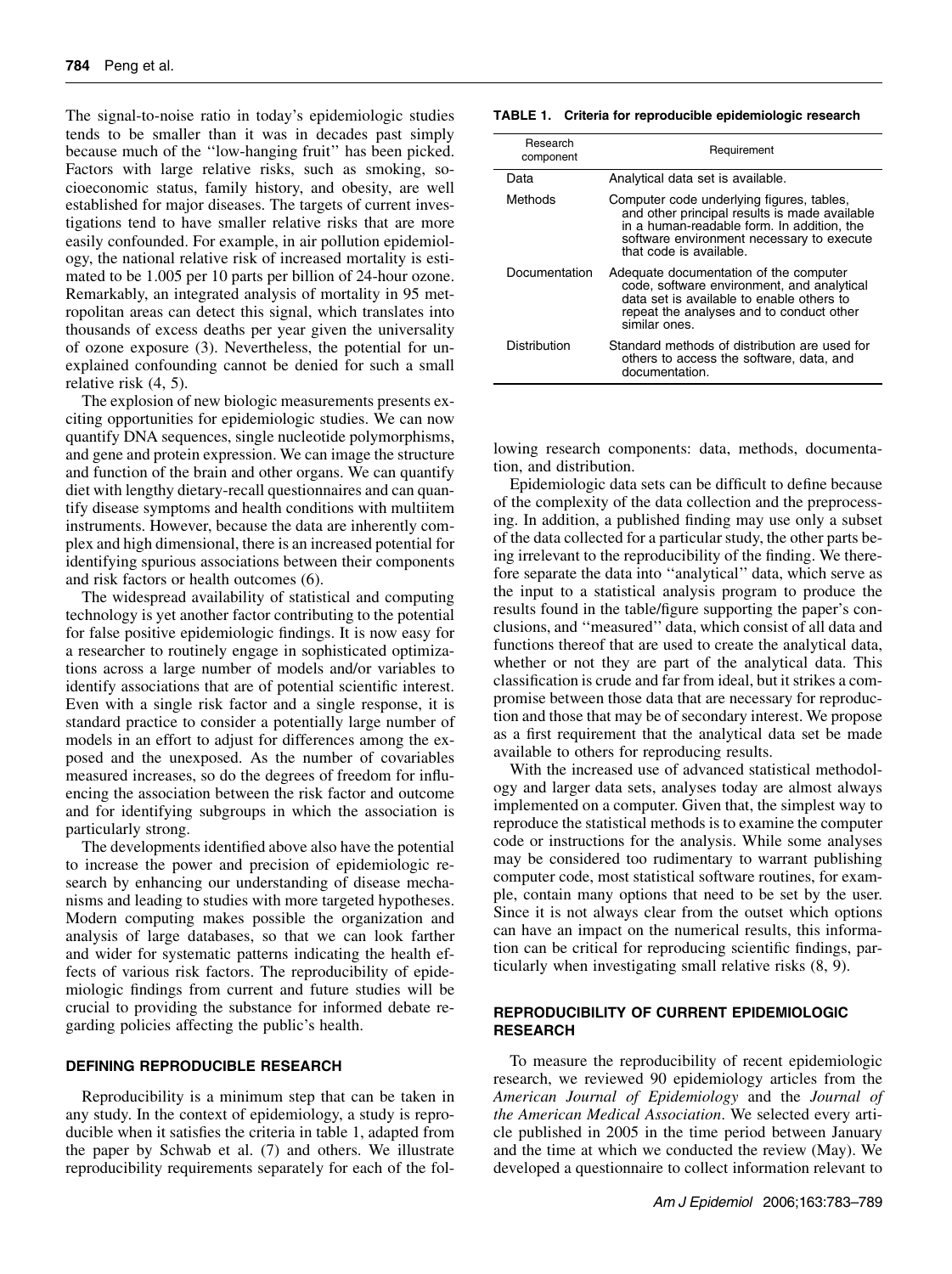TABLE 2. Results from examining the epidemiologic literature: articles from the American Journal of Epidemiology and the Journal of the American Medical Association published between January 2005 and May 2005

|                                             | No. of papers |
|---------------------------------------------|---------------|
| Total papers collected                      | 90            |
| Observational studies                       | 69            |
| Cross-sectional                             | 20            |
| Case-control                                | 20            |
| Cohort                                      | 29            |
| Source of outcome data                      |               |
| Original study                              | 31            |
| Ongoing study                               | 29            |
| Government                                  | 8             |
| Other                                       | 1             |
| Statistical analysis implementation         |               |
| Not reported                                | 21            |
| By hand                                     | $\Omega$      |
| Use of software package                     | 48            |
| Method of processing measured data          |               |
| Not reported                                | 43            |
| By hand                                     | 1             |
| Use of software package                     | 13            |
| Outcome data reported to be available       | 0             |
| Exposure data reported to be available      | 1             |
| Code for statistical analysis available     | 0             |
| Code for processing measured data available | 0             |

reproducibility that is available at [http://www.biostat.jhsph.](http://www.biostat.jhsph.edu/~rpeng/reproducible/survey/) edu/~[rpeng/reproducible/survey/.](http://www.biostat.jhsph.edu/~rpeng/reproducible/survey/) Some of the articles selected during this time period were excluded on the basis of the criteria developed in the questionnaire.

We focused our review of an article on the abstract's concluding statement summarizing the main scientific findings. Each statement contained information about an outcome and an exposure variable or risk factor, as well as potential confounders and/or effect modifiers. For a given article, we first determined the type of study: randomized trial, methodology, literature review or meta-analysis, or original observational study. The survey addressed only the last category, as it forms the bulk of epidemiologic research. Articles describing other types of studies were excluded. Given an observational study, we determined the study design, the primary outcome and exposure variables, and the tables or figures providing the evidence supporting the concluding statement. We also recorded details of how the statistical analysis was implemented and whether or not data were reported to be available. The data availability was determined separately for the primary outcome, the exposure, any potential confounders, and any effect modifiers, since it is commonly the case that the different variables have different sources.

The results of our survey are summarized in table 2. In total, we examined 90 articles, 69 of which were observa-

tional studies and had either a cross-sectional, case-control, or cohort design: We focus only on these 69 articles. For 84 percent of the articles, the data for the outcome and exposure came from original studies or from large ongoing studies. None of the articles reported that the outcome data were available to others, either from the authors or from a third party. In only one study were the exposure data available. However, in this study, ''time'' was the relevant exposure variable, with the study examining trends in cardiovascular risk factors through a series of surveys. It should be noted that we did not attempt to contact the authors and to request the analytical data and computer code used for their published analyses. Had the authors been contacted, it is not known how many would have been willing or able to provide the data and code.

Thirty percent of the articles did not report how the statistical analyses were implemented, while the remaining 70 percent reported using a specific software package. Neither the software for the statistical analysis nor the software for processing the measured data into analytical data was reported to be available. Of the articles where measured data required processing, 93 percent did not report how this processing was implemented.

#### METHODS FOR REPRODUCIBLE RESEARCH

Articles printed in journals are still the primary means by which scientific results are presented. However, reproducible research as defined in the previous section requires that arrangements be made for the distribution of analytical data and methods. While journals typically govern the distribution of the scientific findings, the task of distributing data and methods is relegated to the authors.

Today, the World Wide Web is the most convenient medium for distributing information to other researchers and is already playing a central role in the implementation of reproducible research. Many journals now have websites that can host supplementary materials for published articles, such as data that can be downloaded along with computer code for reproducing specific analyses. In addition, more detailed explanations of methods and complementary figures can be provided to the reader who intends to reproduce the published findings and to conduct competing analyses of the same data set.

#### LITERATE PROGRAMMING

The practice of posting data and code on either personal or journal websites is a significant first step. While making data and code available is certainly necessary, it is typically insufficient for others to reproduce results. An author must additionally provide details about how the code is linked to the data and which code sections are applied to which data.

A compendium is an article linked together with the data and code necessary for producing all of the results in the article (10, 11). The tools for constructing a compendium are modeled on the idea of literate programming, a phrase coined by Donald Knuth (12) and a concept extended by many others (13). A literate program combines a documentation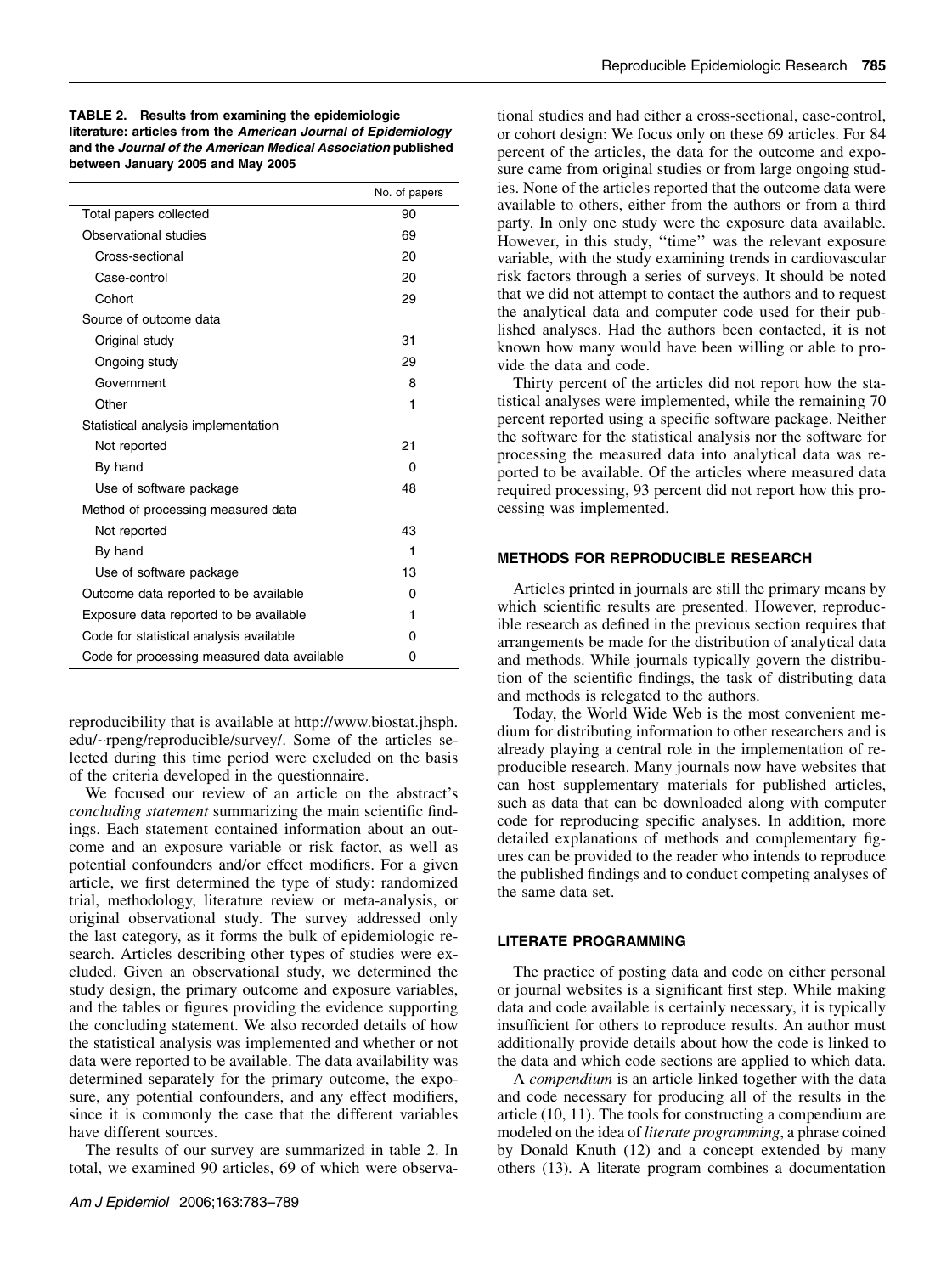language with a programming language to produce an overall program that is self-documenting and more ''literate.'' Knuth's original WEB system for writing literate programs combined the  $T_{E}X$  documentation language with the Pascal programming language. In a literate program, one weaves the text and code to produce a human-readable document and *tangles* the code to produce a machine-executable file. The advantage of the literate programming approach is that the code and text can provide a running commentary on each other.

The specific details of how a compendium is created depend on the computing environment and programming languages used by the author. Gentleman and Temple Lang (10) propose using the R software environment (15) coupled with the  $L^{A}T_{E}X$  document-formatting language. The general idea of a compendium is not tied to any one software package but, rather, the ideas of literate programming are easily applied to the documentation and programming language with which the researcher is familiar.

### OPEN RESEARCH DATA LICENSES

It is understandable that authors do not make their research data available, if only because once data are released, there is little control over how the data will be used (16). A regime whereby partial rights to research data could be granted would allow some flexibility for authors to make data available without giving up complete control. For reproducible research to become the standard in epidemiology, limited access to data is a necessity.

We propose different classes of data licenses that provide partial rights to research data under prespecified conditions. In developing these classes, we borrow from standards created by the Creative Commons project [\(http://](http://creativecommons.org) [creativecommons.org\),](http://creativecommons.org) an organization devoted to creating licenses that provide partial rights to literary works. These ideas have also been discussed in the software community, where ''open source'' licenses are commonly used to provide partial rights to software products (e.g., the Open Source Initiative at [http://opensource.org/\).](http://opensource.org/)

The following list defines four possible classes of data licenses in order of increasing restrictiveness. We choose not to use precise legal definitions but rather outline the basic ideas.

- 1. Full access. The data can be used for any purpose.
- 2. Attribution. The data can be used for any purpose so long as the authors are cited (a specific citation should be provided).
- 3. Share alike. The data can be used to produce new findings or results. Any modifications to the data, including transformations, additions, or linkages to other data, which are used to produce the new findings, must be made available under the same terms.
- 4. Reproduction. The data can be used for the purpose of reproducing the results in the associated published article or for commenting on those results via a letter to the editor. No original findings based on the data may be published without explicit permission from the original investigators in a separate agreement.

Licenses providing partial rights to data can benefit both the donor and the recipient. The recipient obtains access to the data and an explicit understanding of the rights granted to him or her. The donor meets data disclosure obligations (from either granting agencies or journals) and is provided some measure of control over others' use of the data in an undesirable manner. In addition, the donor is relieved of having to negotiate potentially numerous requests for the data set. With the benefits also come the costs of such a licensing regime. The recipient must accept limitations to the data set by the donor, while the donor must initially invest time to arrange for data sharing and risks agreement violations by those using the data.

### REPRODUCIBLE RESEARCH IN AIR POLLUTION AND HEALTH: A CASE STUDY

We demonstrate one implementation of reproducible research with a large observational study of the health effects of air pollution, the National Morbidity, Mortality, and Air Pollution Study (NMMAPS). NMMAPS is a national timeseries study on the short-term health effects of air pollution, the goals of which are to 1) integrate multiple government databases that contain information on population health, ambient air pollution levels, weather variables, and socioeconomic variables for air pollution epidemiology; 2) develop statistical methods and computational tools for analyzing and interpreting the resulting database; and 3) estimate the short-term effects of air pollution on mortality and its uncertainty for the largest US metropolitan areas and for several geographic regions (17, 18).

Because of the regulatory context, quantification of air pollution risks is controversial. The assessments of risks are part of a highly charged policy debate and, consequently, statistical methods and data sources are subject to intense scrutiny by other scientists and interested parties. A recent review of the epidemiologic evidence on the health effects of fine particles described this debate (19), which will likely be revisited now that the Environmental Protection Agency (20) has promulgated its latest daily and annual standards for particulate matter. In the last few years, NMMAPS and several other large epidemiologic studies (21–23) have been a part of this policy debate (5).

As a first step toward developing higher standards of reproducibility, we created the Internet Health and Air Pollution Surveillance System for disseminating the entire NMMAPS database and the software for implementing all of our statistical analyses [\(http://www.ihapss.jhsph.edu/\).](http://www.ihapss.jhsph.edu/) Other scientists can fully reproduce our results, apply our methodology to their own data, or apply their methodology to the NMMAPS database. One of the goals of our approach is to raise the level of scientific debate by making all of our methods publicly available and to create new tools and standards that encourage others to do the same.

In addition to the Internet Health and Air Pollution Surveillance System website, we have created a compendium for a recent publication, ''Seasonal Analyses of Air Pollution and Mortality in 100 US Cities'' (24), which contains an analysis of the seasonal and regional variability of the health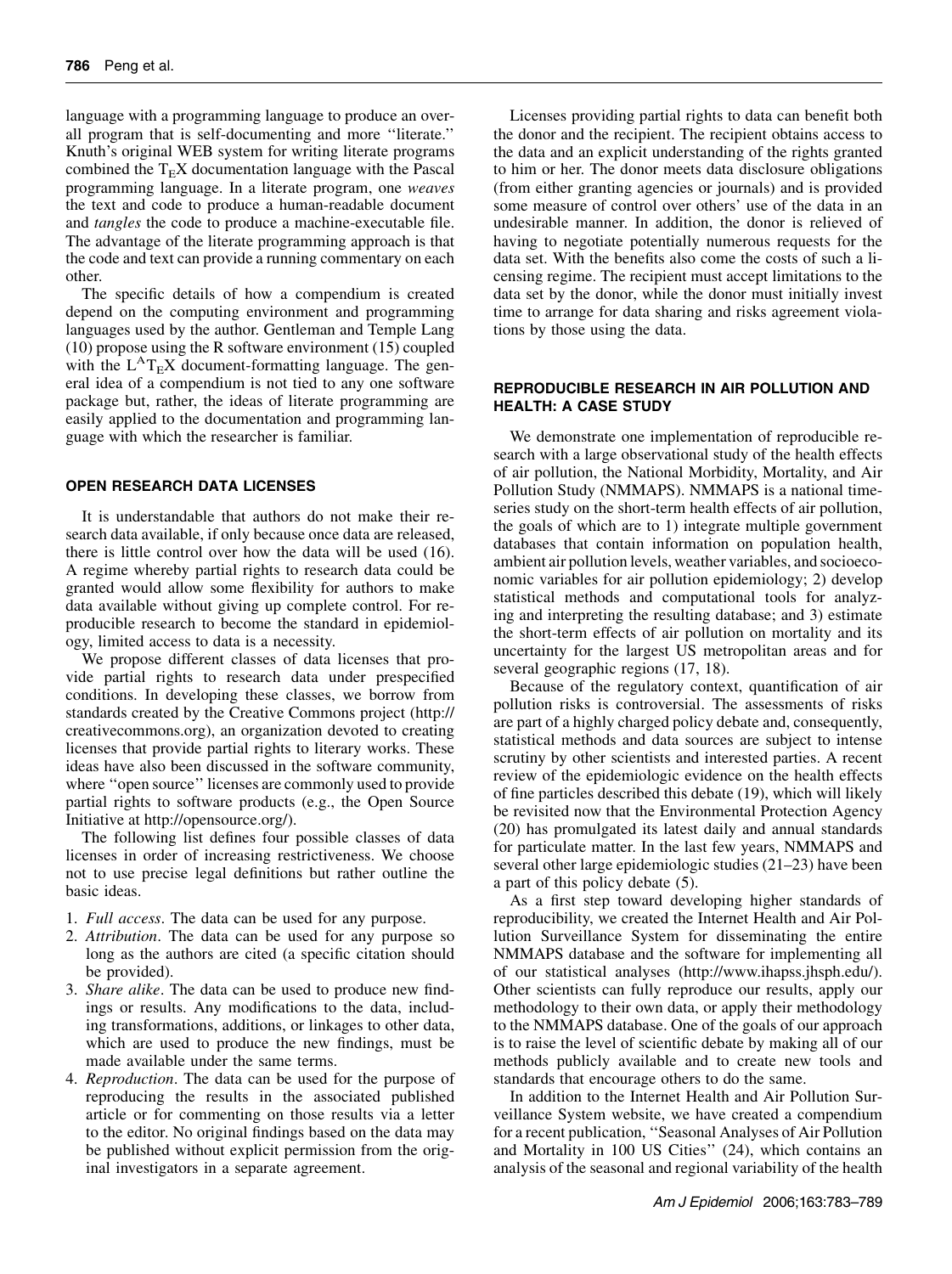| TABLE 3. | Making results from the National Morbidity,      |
|----------|--------------------------------------------------|
|          | Mortality, and Air Pollution Study reproducible* |

| Research<br>component | What we have done                                                                                                                                                                                        |
|-----------------------|----------------------------------------------------------------------------------------------------------------------------------------------------------------------------------------------------------|
| Data                  | The entire NMMAPS+ database is available to<br>the public via the iHAPSS <sup>+</sup> website and the<br>NMMAPS data package for R; the data are<br>available under a "full access" class of<br>license. |
| Methods               | A full compendium written in $L^AT_EX$ and R is<br>available for download.                                                                                                                               |
| Documentation         | We have outlined our data-processing pipeline<br>on the iHAPSS website, and papers/<br>technical reports are available for download.                                                                     |
| Distribution          | We use the World Wide Web to disseminate<br>our data and software.                                                                                                                                       |

\* Details a[t http://www.biostat.jhsph.edu/](http://www.biostat.jhsph.edu/~rpeng/reproducible/)~rpeng/reproducible/.

 $\dagger$  NMMAPS, National Morbidity, Mortality, and Air Pollution Study; iHAPSS, Internet Health and Air Pollution Surveillance System.

effects of particulate matter. To allow others to reproduce our findings, we have developed a simple webpage that contains links to all of the data and computer code for generating the figures and tables in the article. The compendium is written with the literate programming techniques described in the previous section, an excerpt of which is shown in the Appendix. Readers can inspect the code for producing the results and for creating the tables/figures, as well as download the code and data to their own computers to run other analyses or produce different figures. A summary of our efforts can be found in table 3, and we have posted complete information about the data and methods used in this paper at [http://www.biostat.jhsph.edu/](http://www.biostat.jhsph.edu/~rpeng/reproducible/)~rpeng/ [reproducible/.](http://www.biostat.jhsph.edu/~rpeng/reproducible/) In a recent study of fine particulate matter and hospitalizations among the elderly (25), we have applied the same principles of reproducibility and have posted information at [http://www.biostat.jhsph.edu/MCAPS/.](http://www.biostat.jhsph.edu/MCAPS/)

### **DISCUSSION**

In this article, we have proposed that reproducible research be the minimum standard in disseminating epidemiologic findings and have demonstrated the possibilities with a large ongoing study of air pollution and health. The policy implications of epidemiologic studies coupled with the investigation of smaller targets, the increasing use of complex databases, and the application of sophisticated statistical modeling can lead to research that is subject to intense scrutiny. The reproducibility of principal findings can foster rational discussions regarding the evidence in the data and serve as a bulwark against uninformed criticism.

The standard of reproducibility addresses some critical scientific issues, but its reach is still limited. In order to identify the issues that reproducibility can address, we must first agree on a model of the research process itself. One can think of an epidemiologic study as a sequence of stages, starting from the generation of the data by natural or other processes, to the collection of these data, to data processing and analysis, and then to the reporting of results. Prior to the generation of the data, one might also include the formulation of the hypotheses and the design of the study.

Reproducibility becomes meaningful in the stages of a study following the data collection. The processing of the data, as well as the analysis and subsequent presentation, can all be inspected if the research is reproducible. Beyond checking for statistical and programming errors, one can evaluate the sensitivity of the findings to certain modeling choices. By having the computer code used to process and analyze the data, others can obtain useful information regarding the many important choices made as part of the study.

Among the issues that cannot be addressed by reproducible research are those arising from stages of the research process prior to the data collection stage. Questions about the study design, the selection of subjects, the handling of nonrespondents, and many other facets of a study cannot be resolved with the analytical data alone. Similarly, it may not be possible to examine all relevant modeling choices, particularly those involving variables for which no data were originally collected. However, when we discuss these types of issues, we are moving closer to calling for full replication. If a particular study is fully replicable, then all aspects of the original study can be adjusted or modified. Clearly, full replication remains the ultimate standard by which we evaluate scientific evidence.

Data availability is the first and foremost challenge to reproducible epidemiologic research. Although this problem is not unique to epidemiology (26), being observational, evidence from epidemiologic studies is more often open to differing interpretations. It is exactly in such a circumstance that work needs to be open and reproducible. We have proposed a framework of ''partial rights'' to research data that would modulate the all-or-nothing scenario that exists today.

One impediment to making data available is preserving confidentiality. Health data are often obtained by making promises to individuals (either directly or through an intermediary) that confidential information about those individuals will not be released to the public. Under our definition, it would seem impossible to simultaneously honor those promises and make one's research reproducible. However, while the measured data often must be kept confidential, it may still be possible to provide summary statistics of the data upon which the analysis is based. For example, with time-series studies of air pollution and mortality, the individual mortality data are confidential, but the time series of aggregate counts for each county can be made available for large enough counties. Since the analysis is based entirely on those aggregate values, there is no need to release the individual-level data. This is a limited example, and although there is active discussion in the literature about disclosure limitation methods (27), the issue of releasing data for the purposes of reproducing scientific findings is in need of serious discussion.

The literature review served both to assess the state of reproducibility in the epidemiologic literature and to provide a ''checklist'' for producing a reproducible study. In addition to data availability, we identified a number of additional problems preventing epidemiologic findings from being reproduced. The sparse reporting of analytical methods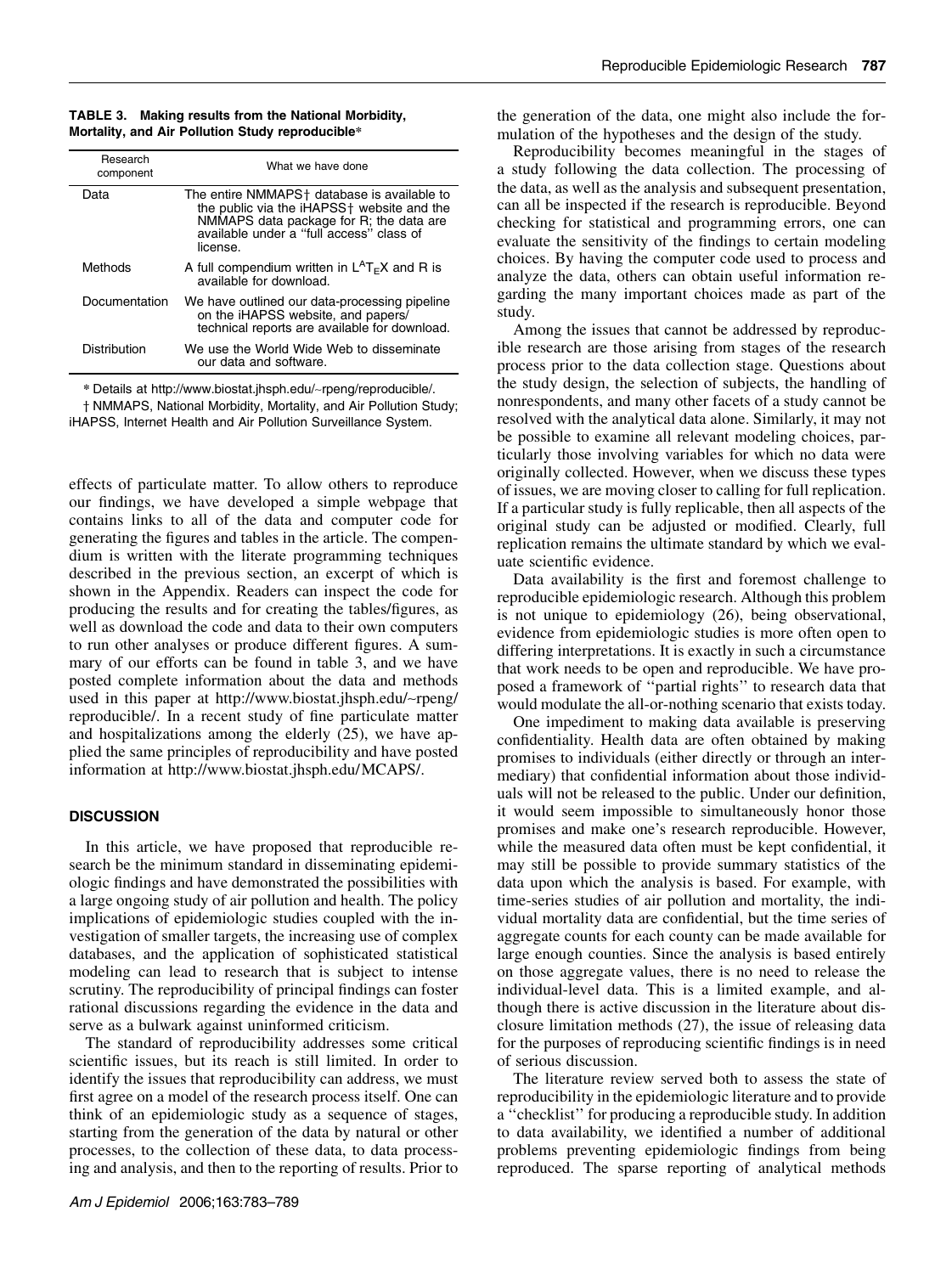and the lack of computer code describing those methods are of concern. We have demonstrated how to use literate programming techniques to produce a reproducible document and the Web for distributing data and software. The reproducibility of the document is ensured by the use of tools that allow text and code to be intermingled to form a common source for the finished paper. In general, programming languages and statistical packages tend to change, and we do not presume that there is a single ''best'' environment. Rather, we describe the general concept of literate programming and highlight some specific tools that are available for encouraging such practice.

The call for reproducible research has already been echoed in other fields where computation and complex statistical methodology are critical for obtaining substantive results (7, 10, 11, 28–31). Biologists have made enormous progress toward integrating databases, sharing software, and making their analyses reproducible. Journals such as Science and Nature require deposition of biologic data into public repositories at the time of publication, and organizations such as the Microarray Gene Expression Data Society have developed rigorous standards for the reporting of microarray data (32). The Inter-University Consortium for Political and Social Research is a vast repository for social science data, providing archiving resources as well as standardization of data sets for a number of software environments. Social science investigators intent on making their research reproducible have a clear resource for sharing their data.

In addition to various field-specific efforts, the US National Institutes of Health now requires many of its grantees to implement a data-sharing policy for any research sponsored by the Institutes. Even more broadly, the federal government, via the Shelby Amendment of 1999 and the subsequent revision to the Office of Management and Budget Circular A110, requires data from any federally sponsored research to be made available upon request if the data were used in ''developing an agency action that has the force and effect of law'' (33, p. 220). It is not yet known what the full impact of either of these policies will be on the reproducibility of all biomedical research.

In the absence of full replication, reproducibility should become the minimum standard for epidemiologic research. In particular, studies with potential policy impact should be made reproducible to allow others to verify published findings and to conduct alternative analyses of the data. We have demonstrated through our case study that the standard of reproducibility can be achieved and have proposed a framework in which the results can be disseminated. The apparent unreliability of epidemiologic investigations predicted 10 years ago can be thwarted today by adopting new standards and embracing a more open research environment.

#### ACKNOWLEDGMENTS

Funding was provided by the National Institute of Environmental Health Sciences (grants R01ES012054 and R01ES012054-03S1), the National Institute of Environmental Health Sciences Center in Urban Environmental

Health (grant PES003819), and the Health Effects Institute (grant HEI 025).

The authors thank Dr. Ronald S. Brookmeyer for his comments and suggestions and the faculty and students of the departments of Biostatistics and Epidemiology who helped with the survey.

Conflict of interest: none declared.

#### **REFERENCES**

- 1. Samet JM. Epidemiology and policy: the pump handle meets the new millenium. Epidemiol Rev 2000;22:145–54.
- 2. Taubes G. Epidemiology faces its limits. Science 1995;269: 164–9.
- 3. Bell ML, McDermott A, Zeger SL, et al. Ozone and short-term mortality in 95 US urban communities, 1987–2000. JAMA 2004;292:2372–8.
- 4. Kaiser J. Researchers and lawmakers clash over access to data. Science 1997;277:467. (DOI: 10.1126/science.277.5325.467).
- 5. Kaiser J. Evidence mounts that tiny particles can kill. Science 2000;289:22–3. (DOI: 10.1126/science.289.5476.22).
- 6. The PLoS Medicine Editors. Why bigger is not yet better: the problems with huge datasets. PLoS Med 2005;2:e55. (DOI: 10.1371/journal.pmed.0020055).
- 7. Schwab M, Karrenbach N, Claerbout J. Making scientific computations reproducible. Comput Sci Eng 2000;2:61–7. [\(http://sepwww.stanford.edu/research/redoc/\).](http://sepwww.stanford.edu/research/redoc/)
- 8. Kaiser J. Software glitch threw off mortality estimates. Science 2002;296:1945–7. (DOI: 10.1126/science.296.5575.1945).
- 9. Colburn KA, Johnson PRS. Air pollution concerns not changed by S-PLUS flaw. Science 2003;299:665–6. (DOI: 10.1126/science.1082105).
- 10. Gentleman R, Temple Lang D. Statistical analyses and reproducible research. Berkeley, CA: Berkeley Electronic Press, 2004. [\(http://www.bepress.com/bioconductor/paper2\).](http://www.bepress.com/bioconductor/paper2)
- 11. Ruschhaupt M, Huber W, Poustka A, et al. A compendium to ensure computational reproducibility in high-dimensional classification tasks. Stat Appl Genet Mol Biol 2004;3:article 37[. \(http://www.bepress.com/sagmb/vol3/iss1/art37\).](http://www.bepress.com/sagmb/vol3/iss1/art37)
- 12. Knuth DE. Literate programming. Stanford, CA: Center for the Study of Language and Information, 1992.
- 13. Rossini A. Literate statistical practice. In: Hornik K, Leisch F, eds. Presented at the 2nd International Workshop on Distributed Statistical Computing, Vienna, Austria, March 15–17, 2001. [\(http://www.ci.tuwien.ac.at/Conferences/DSC-2001/](http://www.ci.tuwien.ac.at/Conferences/DSC-2001/Proceedings/Rossini.pdf) [Proceedings/Rossini.pdf\).](http://www.ci.tuwien.ac.at/Conferences/DSC-2001/Proceedings/Rossini.pdf)
- 14. Ihaka R, Gentleman R. R: a language for data analysis and graphics. J Comput Graph Stat 1996;5:299–314.
- 15. R Development Core Team. R: a language and environment for statistical computing. Vienna, Austria: R Foundation for Statistical Computing, 2005. [\(http://www.Rproject.org\).](http://www.Rproject.org)
- 16. Rowen L, Wong GKS, Lane RP, et al. Intellectual property. Publication rights in the era of open data release policies. Science 2000;289:1881. (DOI: 10.1126/science.289.5486. 1881).
- 17. Samet JM, Zeger SL, Dominici F, et al. The National Morbidity, Mortality, and Air Pollution Study, part I: methods and methodological issues. Cambridge, MA: Health Effects Institute, 2000.
- 18. Samet JM, Zeger SL, Dominici F, et al. The National Morbidity, Mortality, and Air Pollution Study, part II: morbidity and mortality from air pollution in the United States. Cambridge, MA: Health Effects Institute, 2000.